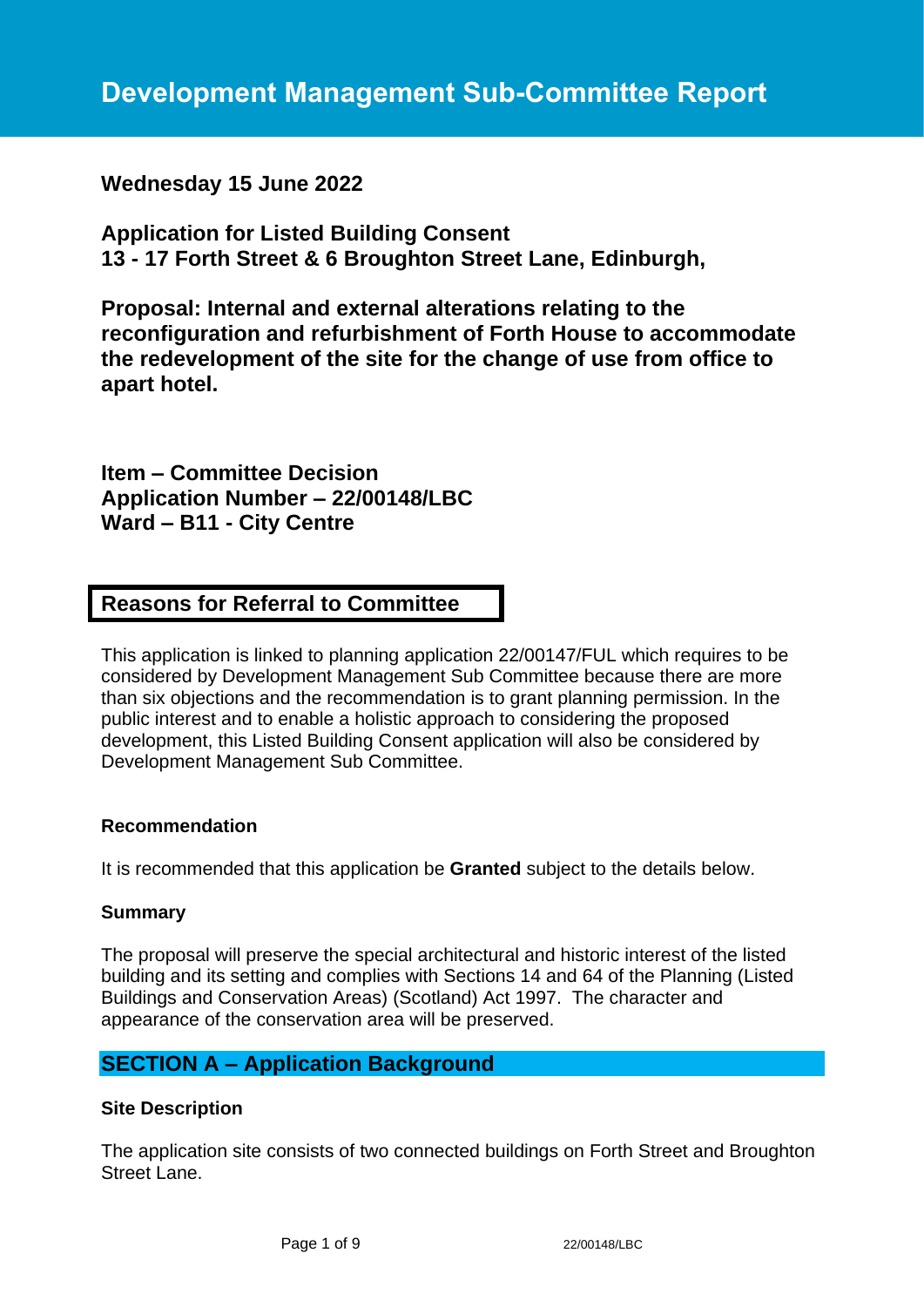Forth House, on Forth Street, is a 9-bay, three storey and basement, palace-fronted classical tenement designed in 1800. The building is category B listed (LB reference LB45947; date of listing 16 June 1966). Playfair House, on Broughton Street Lane, is a modern four storey office block with car access leading to car parking underneath the building and in the space between the two buildings. Playfair House is connected to Forth House at the rear.

Both buildings were last used as class 4 offices (for Radio Forth). Forth House has been altered significantly internally and the original plan form has been lost. There are few original features remaining.

Forth street is predominantly residential with shops, hotel and, offices concentrated mainly to the western end of the street. Broughton Street Lane also contains a mix of uses with residential use being more concentrated to the east and the commercial units mostly to the west of the lane. Broughton Street lies to the west with a mix of uses and Leith Walk is nearby with a mix of shops, restaurants, hotels and leisure facilities.

The buildings in Forth Street are nearly all Category B listed and on the south side of Broughton Street Lane is the rear of the listed buildings on Picardy Place. There are no listed buildings on the north side of Broughton Street Lane.

The site lies within the New Town Conservation Area and the Old and New Towns of Edinburgh World Heritage Site.

# **Description Of The Proposal**

The proposal is for a change of use to a hotel including internal and external alterations and an extension. The hotel will be an aparthotel with small kitchen areas in the rooms, a communal lounge/bar area and no restaurant or dining room. There will be 55 rooms and there will be reception facilities on a 24/7 basis. The gross internal area will be 3125 sqm of which 224 sqm is new additional floor space.

The front of Forth House will remain mostly unchanged. In the basement a wide nonoriginal infill is removed beneath the main entrance platt and the basement frontage is restored to its original form and appearance. Minor changes are proposed on the rear elevation, such as changing an existing opening to a door. Sash and case windows, the stone elevations and roof will be made good where necessary. Playfair House will remain similar on its rear elevation with the front elevation seeing new window pattern and style, materials and balconies on top floor.

Internally, walls and partitions will be removed to reconfigure the inside of the buildings for hotel use. This will include the reinstatement of the former, but non-original lift shaft and the installation of a new lift. A lounge/bar, gym and reception will be provided in the hotel.

The existing vehicular access on Broughton Street Lane will remain with a new security gate being installed. It is also proposed to install a new access ramp to Playfair House in Broughton Street Lane.

Seven parking spaces are proposed including one disabled persons parking bay and five parking spaces for electric vehicles to be charged. Ten bicycle parking spaces will be provided internally plus four external spaces in the car park.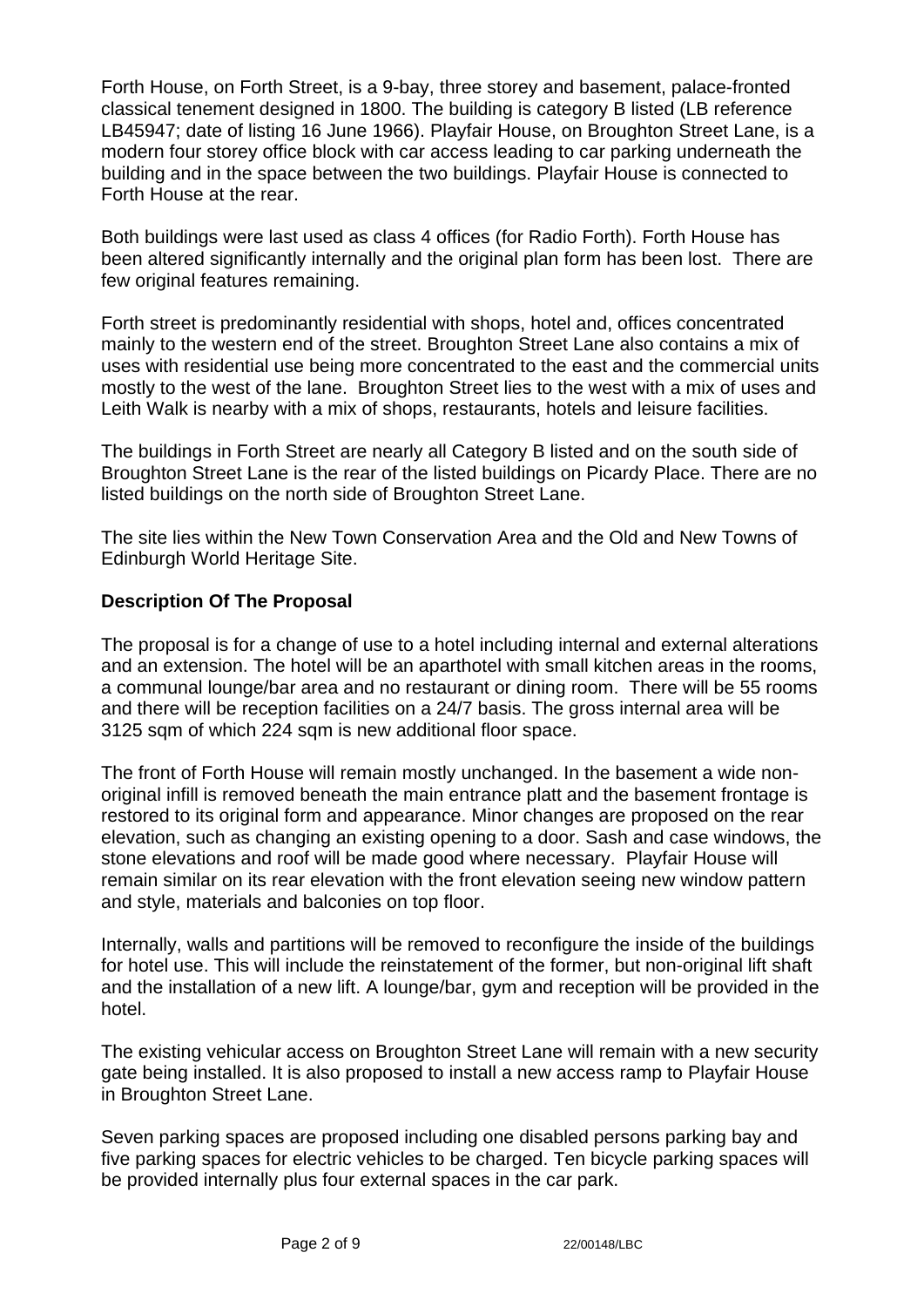Materials proposed include natural stone cladding, aluminium framed windows, painted render, pre-cast concrete, steel and galvanised.

# **Supporting Information**

− Planning Statement.

# **Relevant Site History**

22/00147/FUL 13 - 17 Forth Street & 6 Broughton Street Lane Edinburgh Change of use from offices to apart hotel including alteration and extension of existing premises.

# **Other Relevant Site History**

No other relevant site history.

# **Pre-Application process**

Pre-application discussions took place on this application.

# **Consultation Engagement**

Historic Environment Scotland

City Archaeologist

Refer to Appendix 1 for a summary of the consultation response.

# **Publicity and Public Engagement**

**Date of Neighbour Notification:** Not Applicable **Date of Renotification of Neighbour Notification:** Not Applicable **Press Publication Date(s):** 28 January 2022; **Site Notices Date(s):** 25 January 2022; **Number of Contributors: 11**

# **Section B - Assessment**

#### **Determining Issues**

Due to the proposals relating to a listed building(s) within a conservation area, this application for listed building consent requires to be assessed against Sections 14 and 64 of the Planning (Listed Buildings and Conservation Areas) (Scotland) Act 1997 (the "1997 Heritage Act"):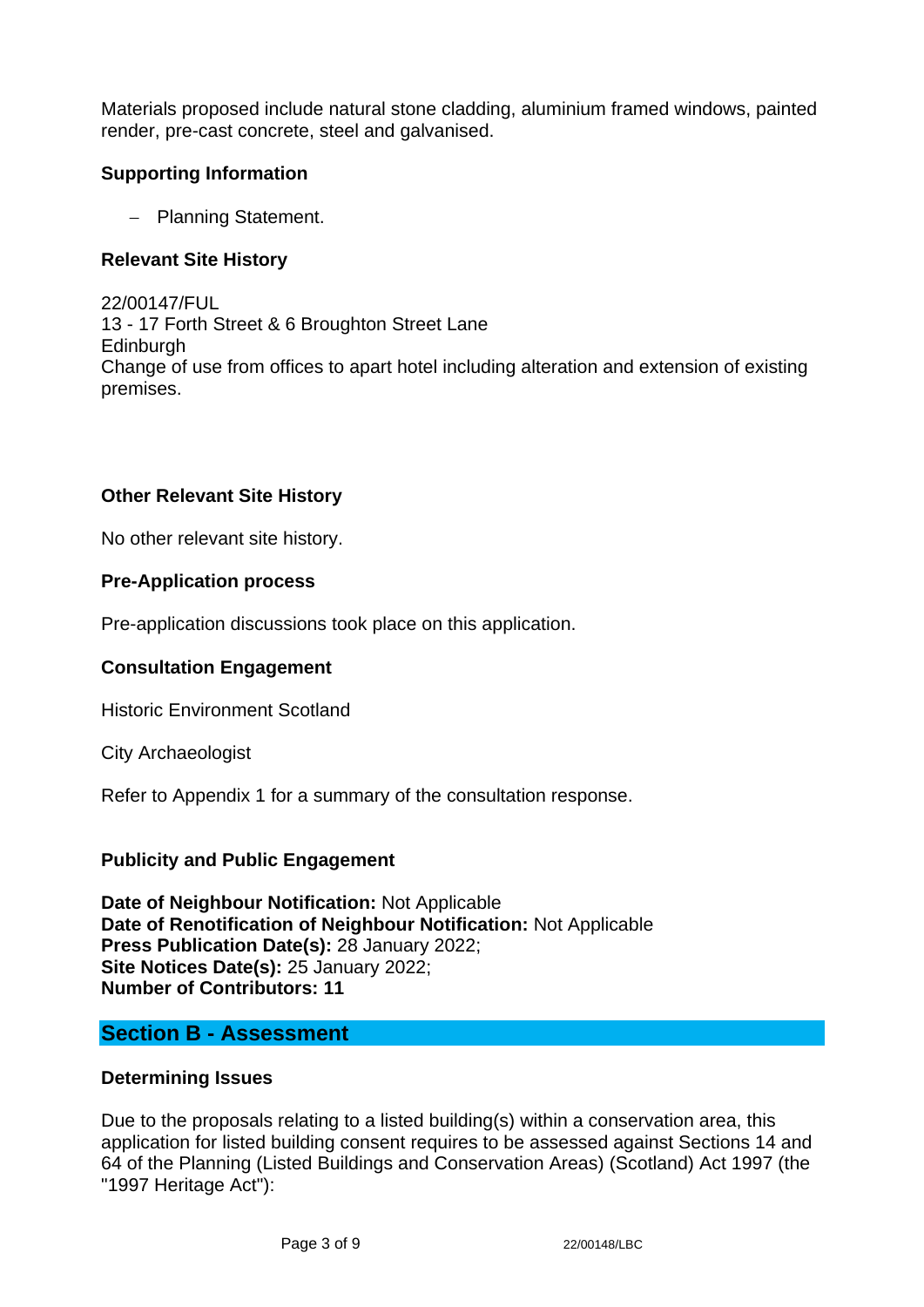- − Having due regard to HES Policy and guidance, do the proposals:
	- a. harm a listed building or its setting? Or
	- b. conflict with the objective of preserving or enhancing the character or appearance of the conservation area?
- − If the proposals do comply with HES Policy and guidance, are there any compelling reasons (including but not limited to the public sector equality duty) for not approving them?
- − If the proposals do not comply with HES Policy and guidance, are there any compelling reasons (including but not limited to the public sector equality duty) for approving them?

# **Assessment**

To address these determining issues, it needs to be considered whether:

# **a) The proposals harm the listed building or its setting?**

Section 59 (1) of the Planning (Listed Building and Conservation Areas) (Scotland) Act 1997 states:

"In considering whether to grant planning permission for development which affects a listed building or its setting, a planning authority or the Secretary of State, as the case may be, shall have special regard to the desirability of preserving the building or its setting or any features of special architectural or historic interest which it possesses. "

The following HES guidance is relevant in the determination of this application:

- − Managing Change in the Historic Environment: Use and Adaptation of Listed **Buildings**
- − Managing Change in the Historic Environment: Windows
- − Managing Change in the Historic Environment: External Walls
- − Managing Change in the Historic Environment: Roofs
- − Managing Change in the Historic Environment: Setting
- − Managing Change in the Historic Environment: Interiors

Historic Environment Scotland's guidance note Managing Change in the Historic Environment: Use and Adaptation of Listed buildings states that the majority of listed buildings are adaptable and change should be managed to protect a building's special interest while enabling it to remain in active use.

Historic Environment Scotland (HES) has advised that it is content with the external alterations on Forth House. In terms of the interior, it noted that the interior has already been extensively altered but advises that any surviving historic fabric is protected and incorporated into the scheme, such as timber panelled doors and decorative plasterwork. HES commented on the bowed room shown on the plans at ground floor which suggest there could have been a buffet recess and that it should be retained. Although the existing plans indicated the bowed room still existed, a site visit confirmed that this was no longer the case.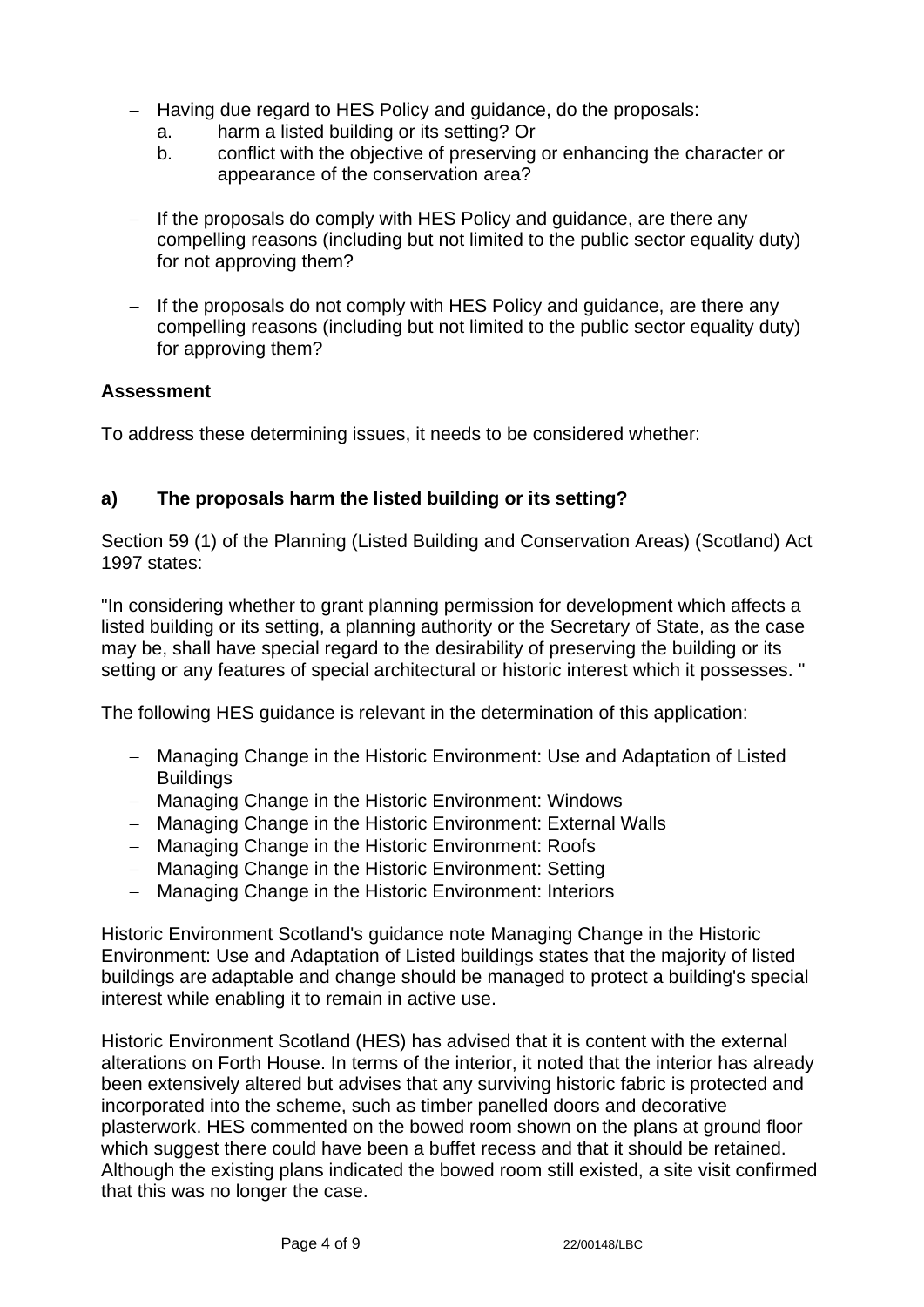HES has also advised that it has no concerns regarding the proposed works for Playfair House and that these are acceptable.

The proposed change of use will enable the listed building to remain in use and prevent it from becoming empty and deteriorating.

The proposed external changes to the listed building (Forth House) will be minor and will not detract from its appearance, setting nor the setting of adjacent and neighbouring listed buildings. Maintenance work will be carried out if necessary relating to the windows, stonework and roof. Such works will enhance the appearance of the listed building and will not detract from its special architectural or historic interest.

Internally, most of the original features of Forth House have been lost. Significant alterations have taken place with the opening up and subdivision of rooms and spaces.

The City Archaeologist has advised that Forth House is of historic and archaeological significance and that redevelopment of Forth House may reveal historical and architectural features. Therefore, it is recommended that a condition requiring a detailed programme of archaeological historic building recording (photographic, drawn and written records, phased internal and external plans and elevations, dendrochronological assessment and analysis, research and publication) is undertaken both before and during development and alterations. It is acknowledged that very few original features remain; however, features of historic significance or interest may be found in the refurbishment works in Forth House.

In terms of Playfair House, the proposed changes will be modern changes to a modern building. Buildings on Broughton Street Lane are a mix of architectural styles, materials, heights, periods of development and land use. As such, the proposed changes, particularly those to the front elevation, will have a neutral effect on the setting of the adjacent and neighbouring listed buildings, including Forth House.

The proposal will enable the listed building to remain in use. It will not harm the special architectural or historic interest of the building and will not detract from its setting or the setting of adjacent and neighbouring listed buildings.

# **Conclusion in relation to the listed building**

The proposal complies with Section 59 (1) of the Planning (Listed Building and Conservation Areas) (Scotland) Act 1997.

# **b) The proposals harm the character or appearance of the conservation area?**

Section 64(1) of the Planning (Listed Buildings and Conservation Areas) (Scotland) Act 1997 states: "In exercise, with respect to any buildings or other land in a conservation area, of any powers under any of the provisions in subsection (2), special attention shall be paid to the desirability of preserving or enhancing the character or appearance of that area."

The site is located within the New Town Conservation Area. The character appraisal states that, the New Town Conservation Area represents a planned urban concept of European significance with an overriding character of Georgian formality.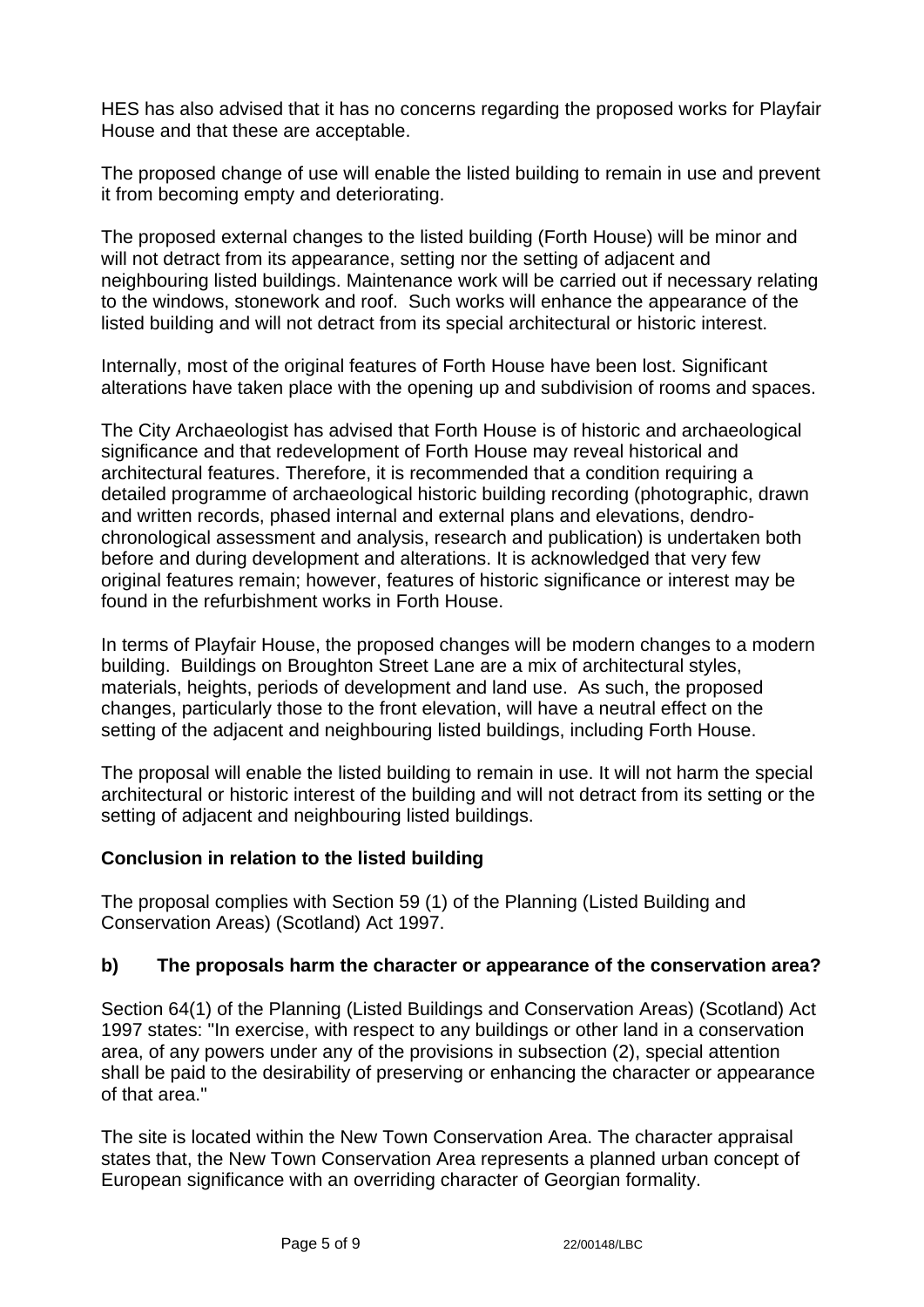Stone built terrace houses and tenements, built to the highest standards, overlook communal private gardens; to the rear are lanes with mews buildings, many of which are now in housing use. The importance of the area lies in the formal plan layout of buildings, streets, mews and gardens and in the quality of the buildings themselves.

Hotels and aparthotels are found throughout the New Town conservation Area and the change of use will contribute to this feature of the conservation area's character.

The minor changes to Forth House, on Forth Street, will preserve the appearance of the conservation area.

The proposed changes to Playfair House, on Broughton Street Lane, will change the appearance of the existing modern building which currently does not contribute positively to the conservation area. In the context of the existing buildings on Broughton Street Lane, the proposed changes to the front of the building will sit within a street of different architectural styles, materials and heights. In these circumstances, the proposed changes will have a neutral effect on the conservation area and, thus, will preserve the character and appearance of the conservation area.

The proposal will preserve the character and appearance of the conservation area.

# **Conclusion in relation to the conservation area**

The works are of benefit to the conservation area and comply with Section 64 of the Planning (Listed Buildings and Conservation Areas) (Scotland) Act 1997.

# **c) there are any other matters to consider?**

The following matters have been identified for consideration:

#### Equalities and human rights

Due regard has been given to section 149 of the Equalities Act 2010. No impacts have been identified.

Consideration has been given to human rights. No impacts have been identified through the assessment and no comments have been received in relation to human rights.

#### Public representations

Eleven public comments were received including from The Cockburn Association and the Architectural Heritage Society Scotland (AHSS). Only a few comments were material representations.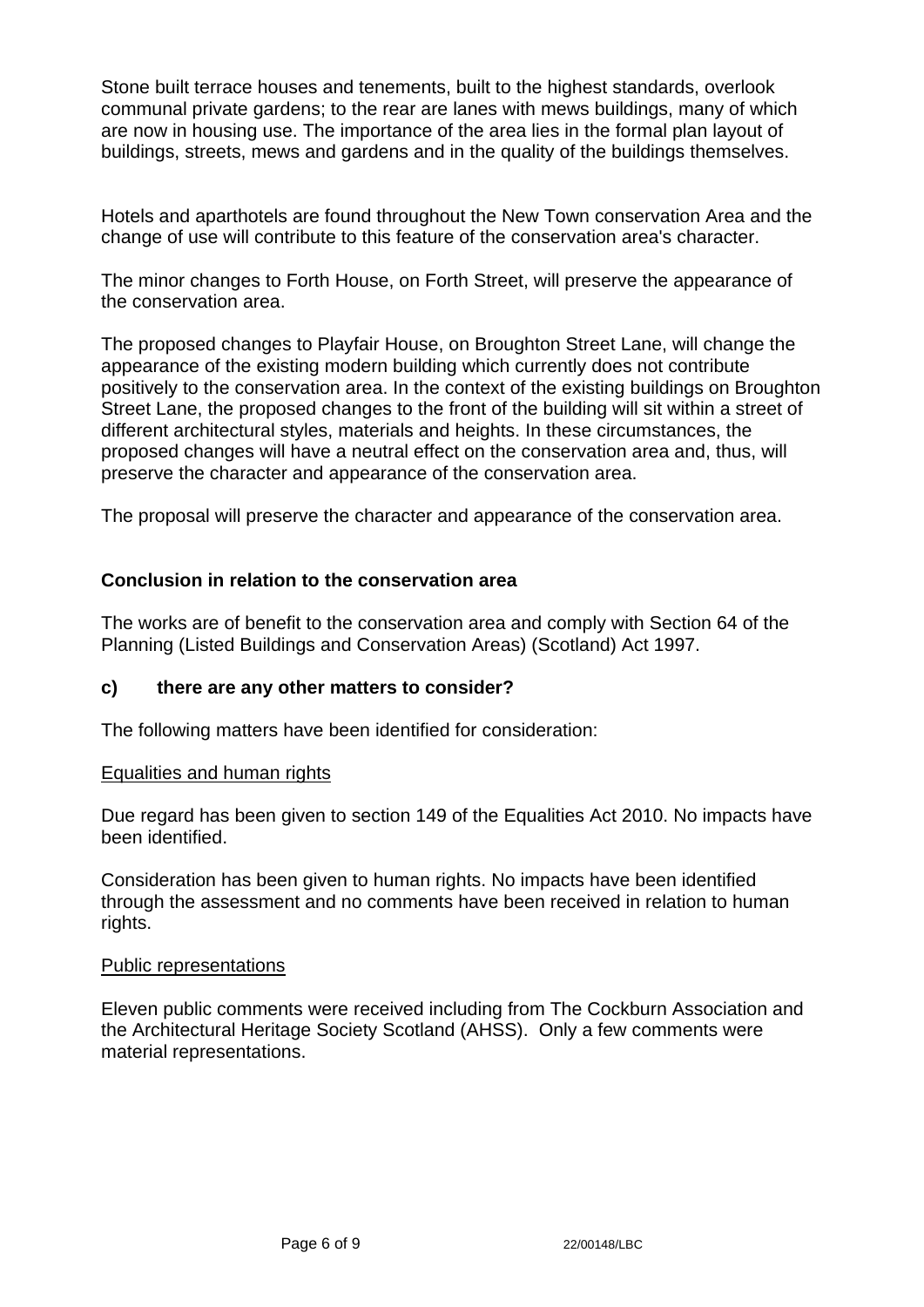A summary of the representations is provided below:

# *material considerations*

- − change of use. Addressed in a) and b).
- − internal features; hidden features; survey and recording of feature. Addressed in a).
- − design and architecture. Addressed in a) and b).

#### *non-material considerations*

- − number of hotels and apart hotels.
- − loss of privacy.
- − noise and disturbance.
- − traffic generation.
- − impact on World Heritage Site.

The above matters are addressed in the parallel detailed application 22/00147/FUL.

- − residential or more suitable use.
- − Playfair House should be reduced in scale/height to match mews. Would improve daylighting to neighbouring properties.
- − re-instate original feu patterns.
- − re-introduce entrance platts on Forth Street.
- − impact on small businesses.
- − need housing.
- − strain on infrastructure.
- − light pollution.
- − anti-social behaviour.
- − disturbance and damage of construction works.
- − soundproofing of building.
- − creating real community.

# **Conclusion in relation to other matters considered**

There are no material considerations which indicate that the proposals should be refused.

# **Overall conclusion**

The proposal will not harm the special architectural and historic interest of the building. The proposals preserve the character and setting of the listed building and accord with section 59 of the Planning (Listed Buildings and Conservation Area) (Scotland) Act 1997. It will also preserve the character and appearance of the conservation area. There are no material considerations that outweigh this conclusion.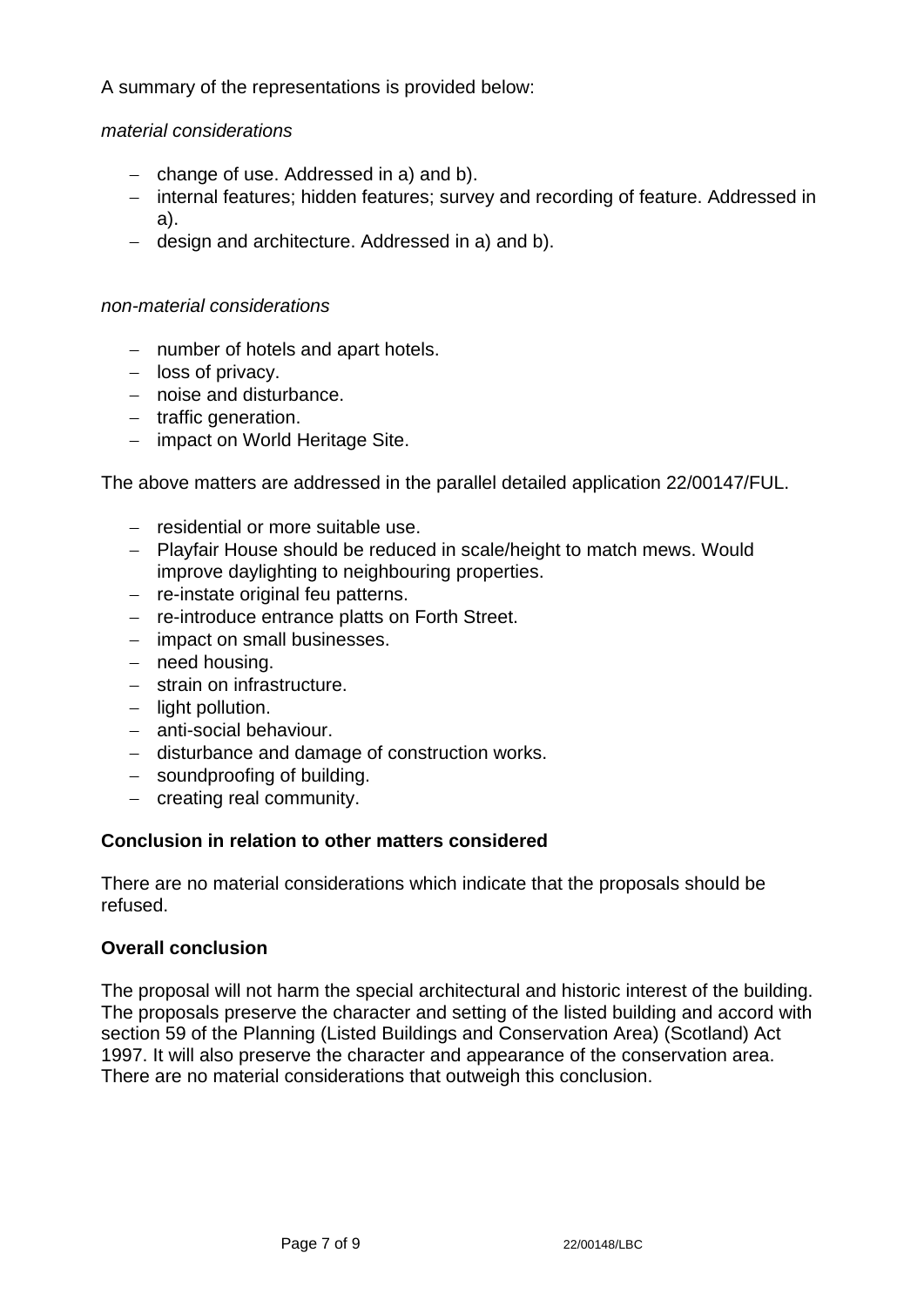# **Section C - Conditions/Reasons/Informatives**

The recommendation is subject to the following;

# **Conditions** :-

1. No development shall take place until the applicant has secured the implementation of a programme of archaeological work (historic building recording, interpretation, public engagement, analysis & reporting, publication), in accordance with a written scheme of investigation which has been submitted to and approved in writing by the Planning Authority, having first been agreed by the City Archaeologist.

#### **Reasons**: -

1. In order to retain and/or protect important elements of the existing character and amenity of the site.

# **Informatives**

It should be noted that:

1. The works hereby permitted shall be commenced no later than the expiration of three years from the date of this consent.

# **Background Reading/External References**

To view details of the application go to the Planning Portal

**Further Information -** [Local Development Plan](https://www.edinburgh.gov.uk/local-development-plan-guidance-1/edinburgh-local-development-plan/1)

**Date Registered: 17 January 2022**

**Drawing Numbers/Scheme**

1-30

Scheme 1

**David Givan Chief Planning Officer PLACE The City of Edinburgh Council**

Contact: Jackie McInnes, Planning officer E-mail:jackie.mcinnes@edinburgh.gov.uk